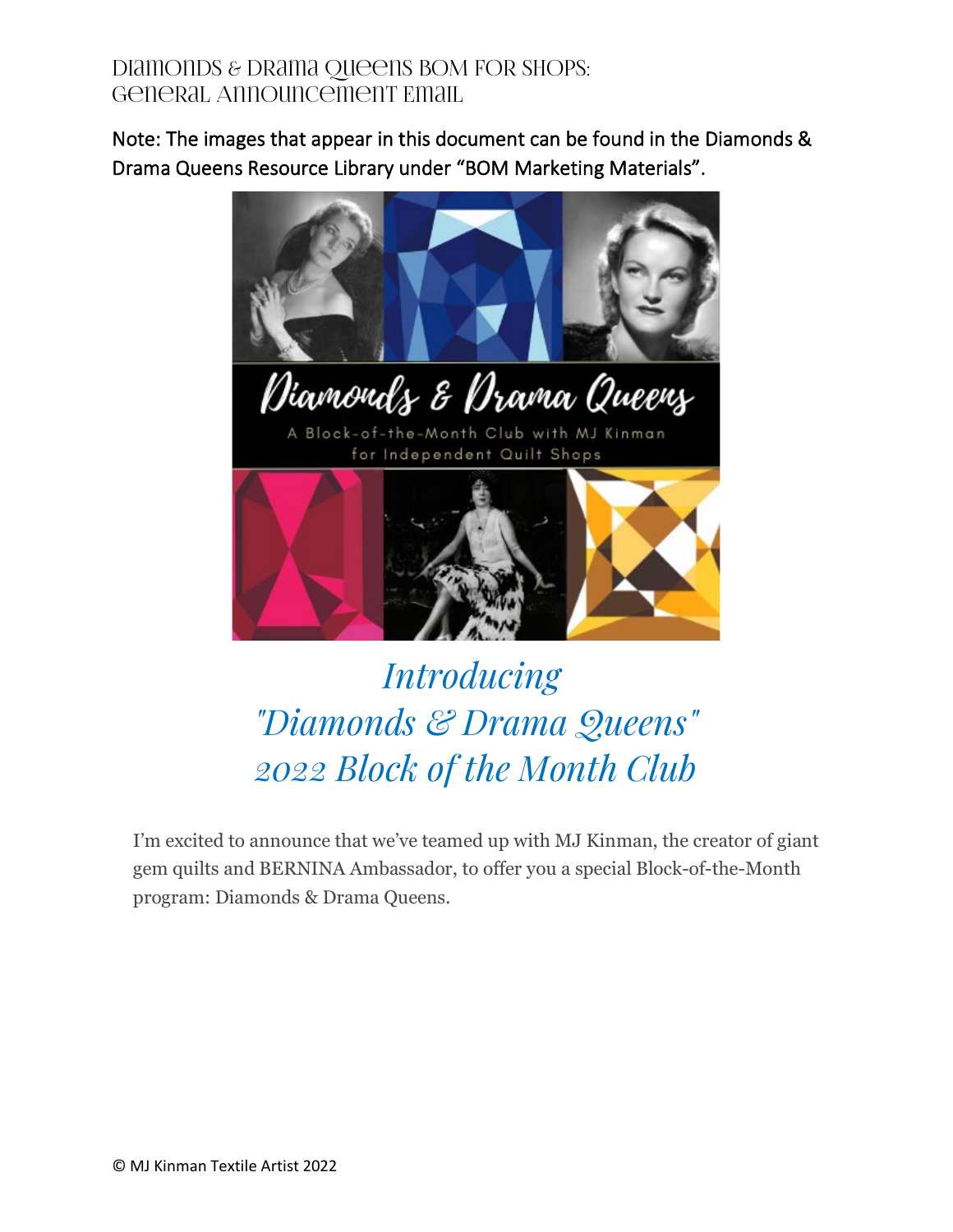

*Above: MJ Kinman in her quilt studio*

MJ's patterns are made with a technique she calls "traditional piecing using freezer paper as your template". This is NOT foundation paper piecing! We won't be sewing to paper. We won't use the flip-and-sew method. And we don't have to claw paper out of the back of our blocks when we're done. If you can put two pieces of fabric right sides together with a quarter-inch seam allowance, YOU CAN DO THIS!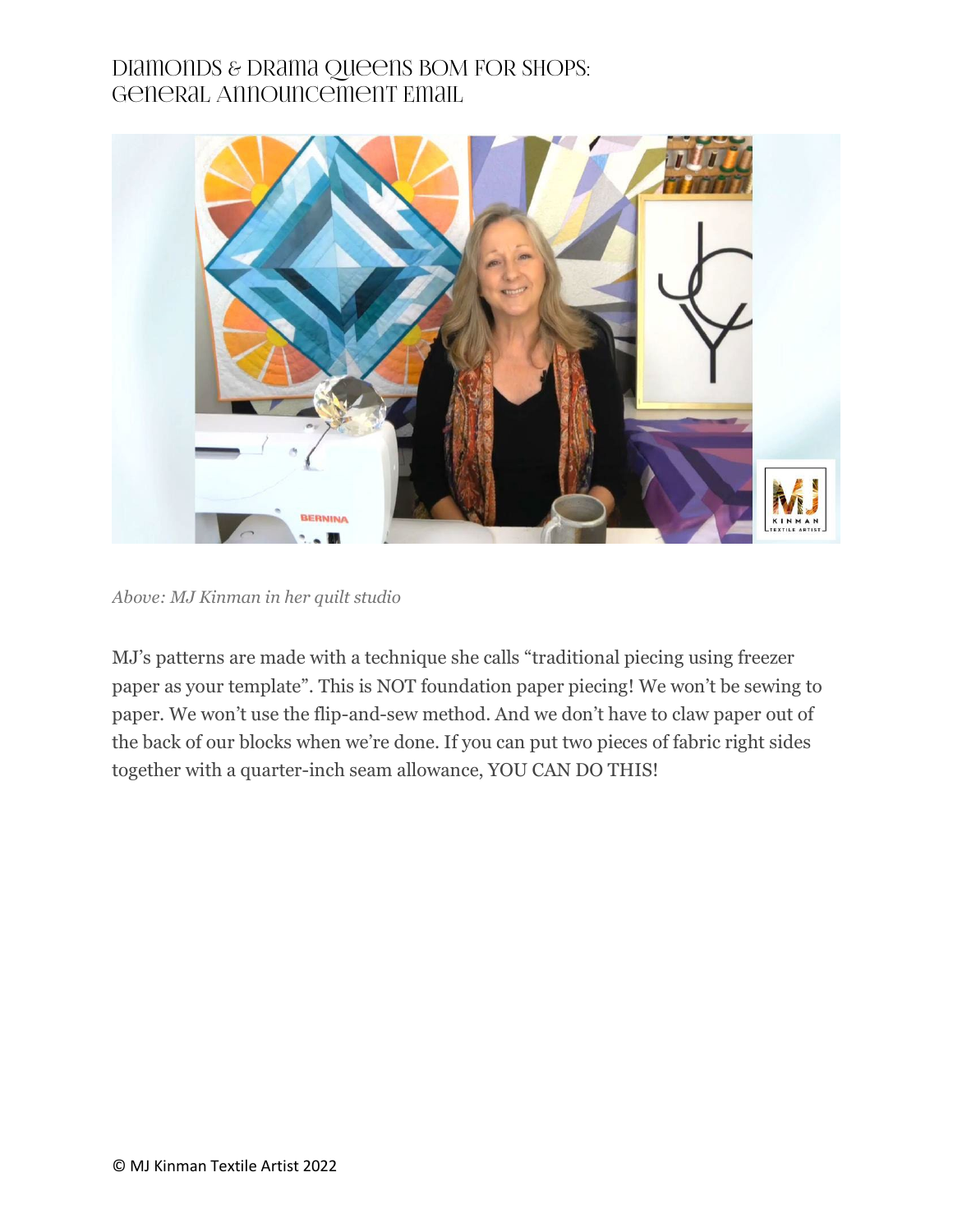

*Above: Treasure Trove – the full-size quilt made with the 9 Diamonds & Drama Queens gem blocks.*

MJ told me that the thing she loves most about her work is researching gems for inspiration. Along the way, she's learned that the most beautiful stones often have the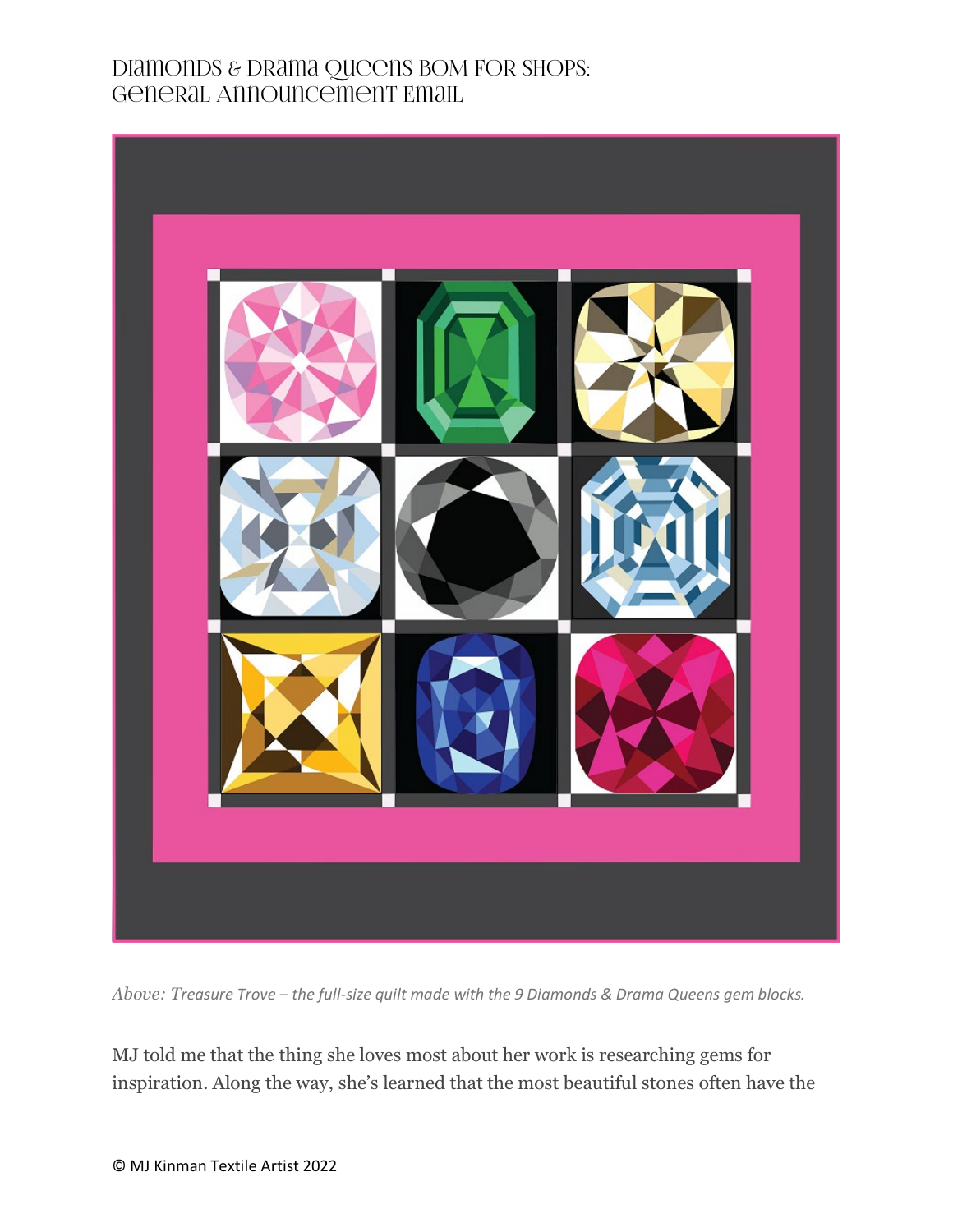most incredible histories. They always attract the most eccentric, intriguing, and outrageous characters. She enjoyed those stories so much she created a 9-month package of 18" gem patterns and presentations inspired by these famous jewels and their stories.

## A Glimpse of Drama

MJ said narrowing down the list of incredible gems and their stories to just nine was the hardest part of this project





*Above left: Huguette Clark (circa 1915); Above right: 9-ct. Belle Epoque cushion-cut diamond from the estate of Huguette Clark*

For example, she's going to introduce us to **Huguette**. As a shy young woman of 19, she instantly became a billionaire when her elderly father died. She and her equally reclusive mother lived in sumptuous mansions and apartments across the United States. They owned priceless art, furniture, and jewels. But Huguette only cared for one thing: a special collection...and it wasn't her collection of flawless white and pink diamonds.

### My Invitation to You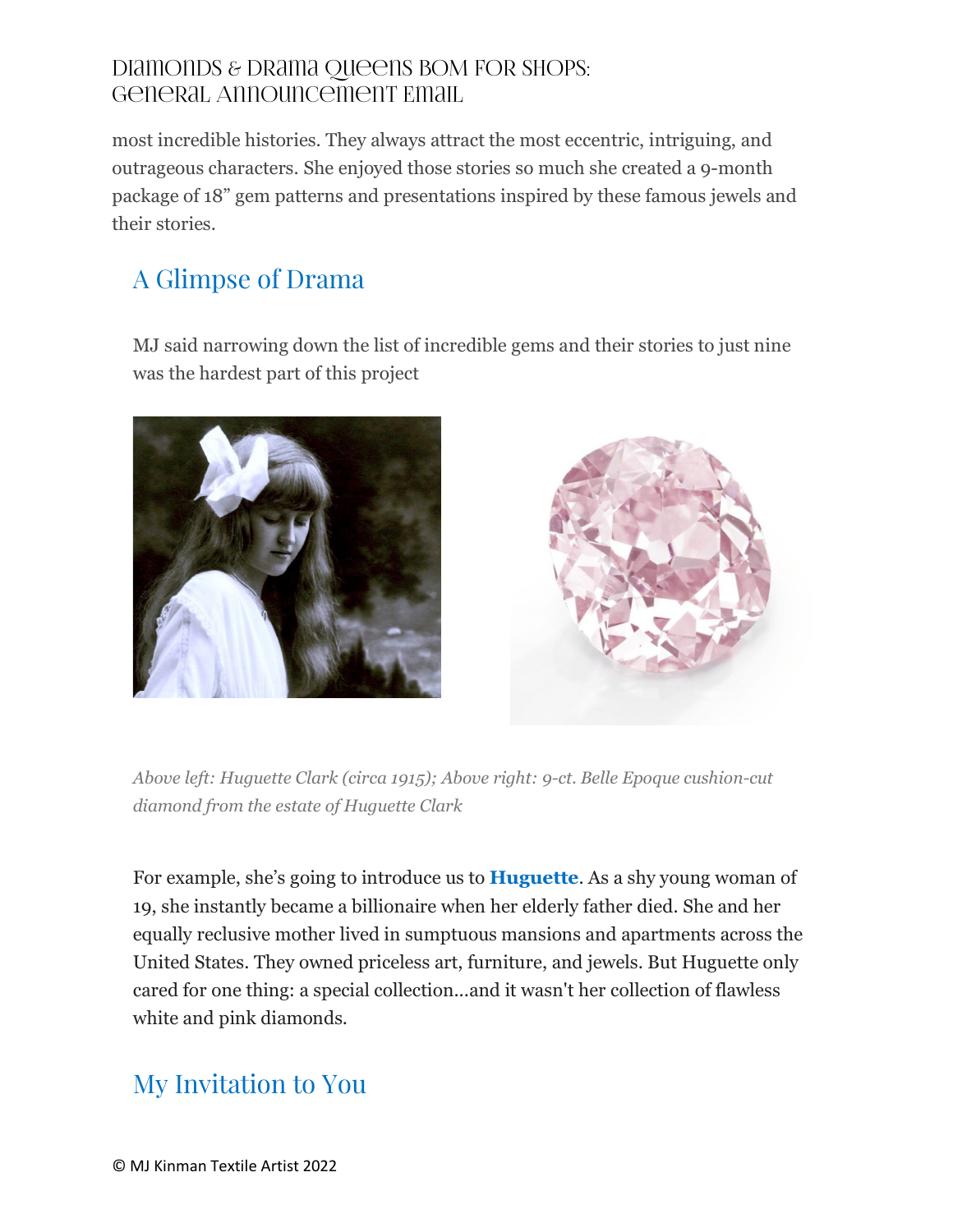Every month, I'll email you a downloadable PDF file of MJ's 18" gem block pattern. You'll be able to download the pattern and print it out onto freezer paper (which I can provide for you!) and regular paper on your home ink-jet printer.

In addition, I'll share a link to the video MJ created for that month. Her presentations are filled with details and images of the featured gem, its history, and the people who were drawn to it.

### A Drama Queen Like No Other

Here's one of the "drama queens" that I'm really looking forward to learning more about: **Evelyn Walsh McLean**. She was the owner of the infamous Hope Diamond, as well as a cache of other jewels. Yet her antics were every bit as famous as her gem collection.

She and her husband were famous for throwing wild parties. It was rumored that, during some of these soirees, she'd drape the Hope around the neck of her Great Dane and let him roam among the guests.

However, the quilt block we'll be working on is inspired by another incredible diamond Evelyn owned: The McLean Diamond.

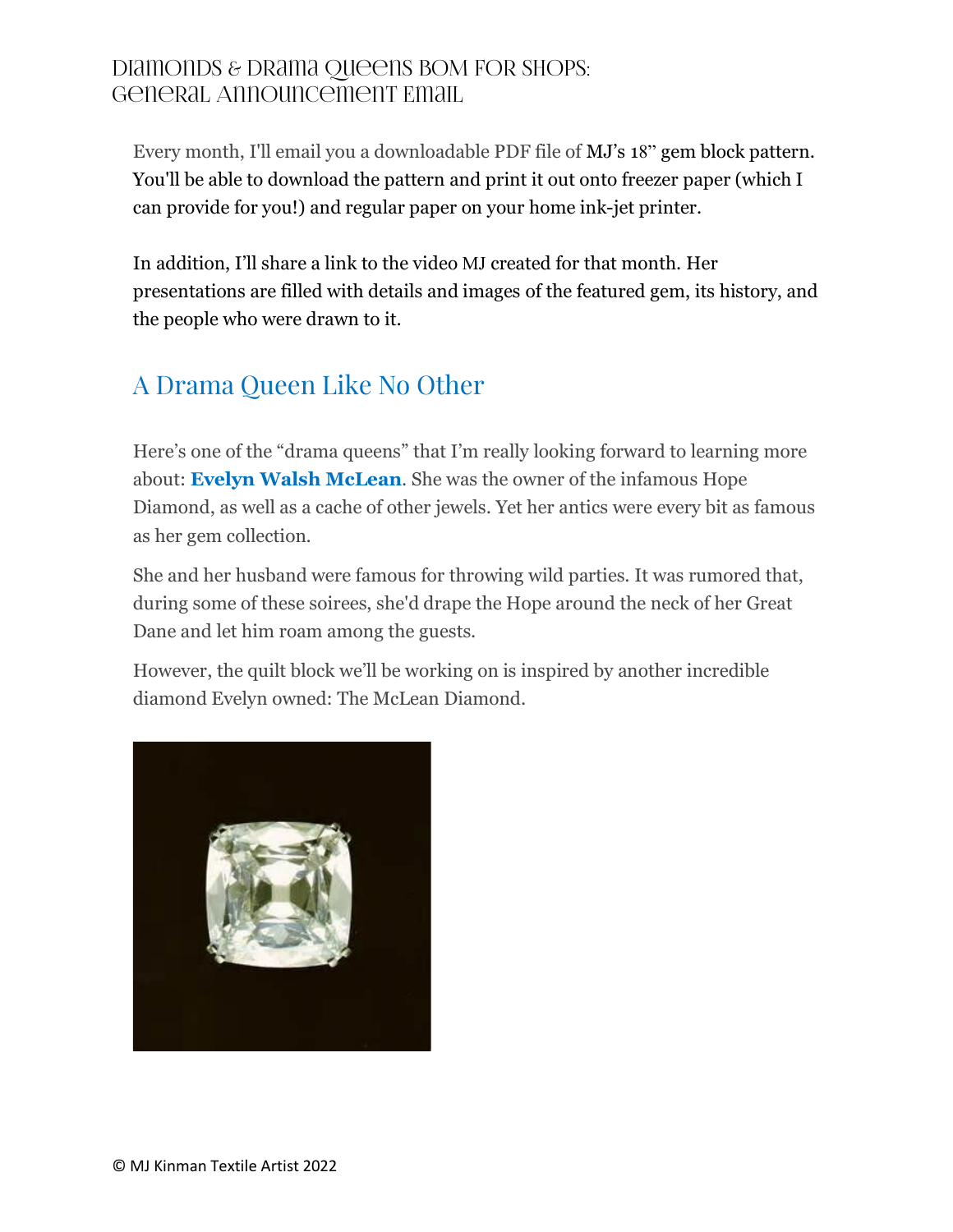

*Above left: the McLean Diamond (photographer: Chip Clark); Above right: Evelyn Walsh McLean (circa 1920) Source: US Library of Congress*

### The Fun Starts <Insert Date>

We launch our adventure on <INSERT DATE>, a perfect day to start our 9-month wild and wacky journey. CLICK HERE or the button below to learn more and register now. The price for this 9-month adventure is **<INSERT PRICE>.** 

If you love learning about beautiful gems, join me for Diamonds & Drama Queens! I look forward to having you join us. Meanwhile, as MJ always reminds us, shine on!